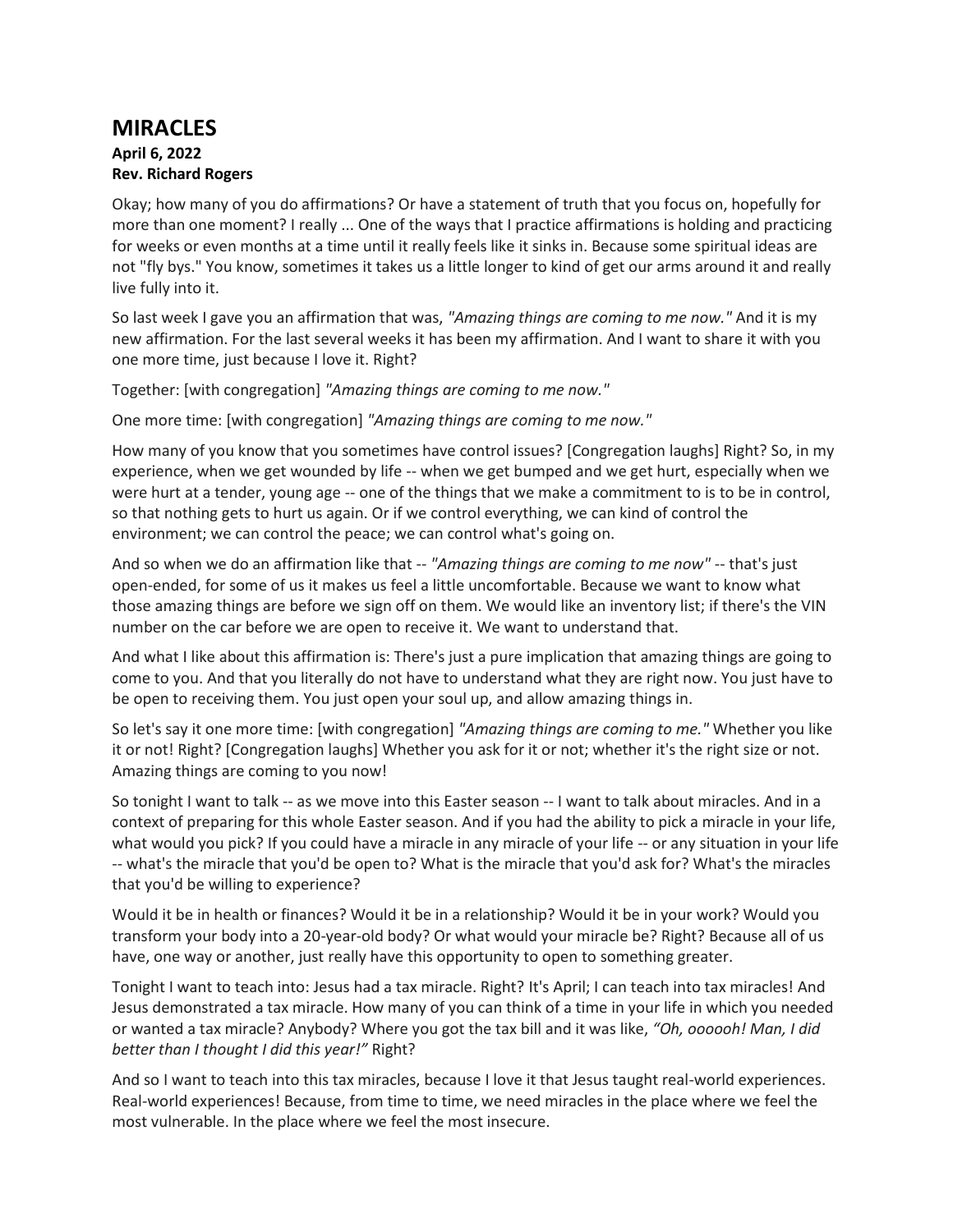How many of you have ever just been a little insecure about paying your taxes? Anybody? Right? It kind of brings up our stuff sometimes! So I want to share with you Jesus' tax miracle. In it's in Matthew 17:24-27:

*"And Jesus and his disciples arrived in Capernaum, and the collector of the two-drachma temple tax came to Peter and said, 'Doesn't your teacher pay the temple tax?'"*

Now, in my way of thinking, he was being a little snotty about it. Right? Because he was kind of throwing a little bit of shade at him. And so ... [laughs] So Peter replied:

*"Yes, he does."*

Right? So, in my mind -- in my little world -- like, the guy's throwing a little bit of shade at Jesus and his disciples, and Peter responds with a little shade back. Like, *"Yes, he does."* And then after he says that in Scripture, it says that Peter goes to the house where Jesus is. And I can just see him kind of, like, running to the house, like: *"Okay, Jesus, are we paying our temple tax or not this time?"* Right? And so what Jesus says to him:

*"Peter got to the house, and Jesus spoke to him first. He said, 'What do you think, Simon? From whom do the kings on earth collect their duty and taxes: from their own children or from others?'*

*And Peter said, 'From others.'*

*'Then the children are exempt,' Jesus said to him. 'But so that we may not cause offense, go to the*  lake, throw a line into the lake. Take out the first fish you catch; open its mouth and you will find a *four-drachma coin. Take it and give it to the taxes and pay yours and my taxes.'"*

Okay? So I want to break this story down a bit. Right? So if Jesus was a recognized priest at the time, would he have to pay a temple tax? And the answer is no. Right? So there's a little bit of shade being thrown here that Jesus is outside the religious elite, or the religious organization. So when they're asking him if he pays his temple tax, it's kind of an implication that he has to, but if he was a "real" spiritual person -- if he was a "real" teacher -- he wouldn't have to pay.

So what Jesus gave them was this idea that, *"Now, if I was a child of the king, would I have to pay taxes?"* And they said, *"No,"* right? But the whole purpose of this is that there's a little bit of shade. There's a little bit of, *"You're not really one of us. You're not really considered the 'right' kind of teacher. You're not a priest in the temple."*

And what I want us to really go to is all the times in our life where we felt not quite enough. All the times when we felt like we were just slightly just outside the circle. And Jesus acknowledges that, and says, *"But we're going to do it anyway."* Like, that he's bigger, that it's greater, that he's going to do it anyway. That he's going to play by the system.

And then he says this crazy thing to Peter! *"Go to the lake, throw a line in; the first fitch you catch, pull it out. Stick your finger in its mouth; pull out a silver coin and go pay your tax and my tax."*

Now, how many of you actually listen for guidance in your life? Does anybody really listen for guidance in your life? Because it's a big step when you really turn your life over, and when you're praying, and during your time of meditation you really listen for guidance. You want to listen for your intuition and your guidance. That God is guiding us in a direction.

And in your time of prayer tonight, if you had a tax need or a miracle that you wanted, and your inner teacher -- your inner guidance; the Spirit of your soul -- whispered in your ear, *"Go to Lake Pleasant tomorrow ...*" [Congregation laughs] *"Throw a line into the lake. And when the first fish that you pull out, open its mouth, stick your little finger in its mouth. Wiggle it around in there. And you're going to find the source of your tax bill for this year."*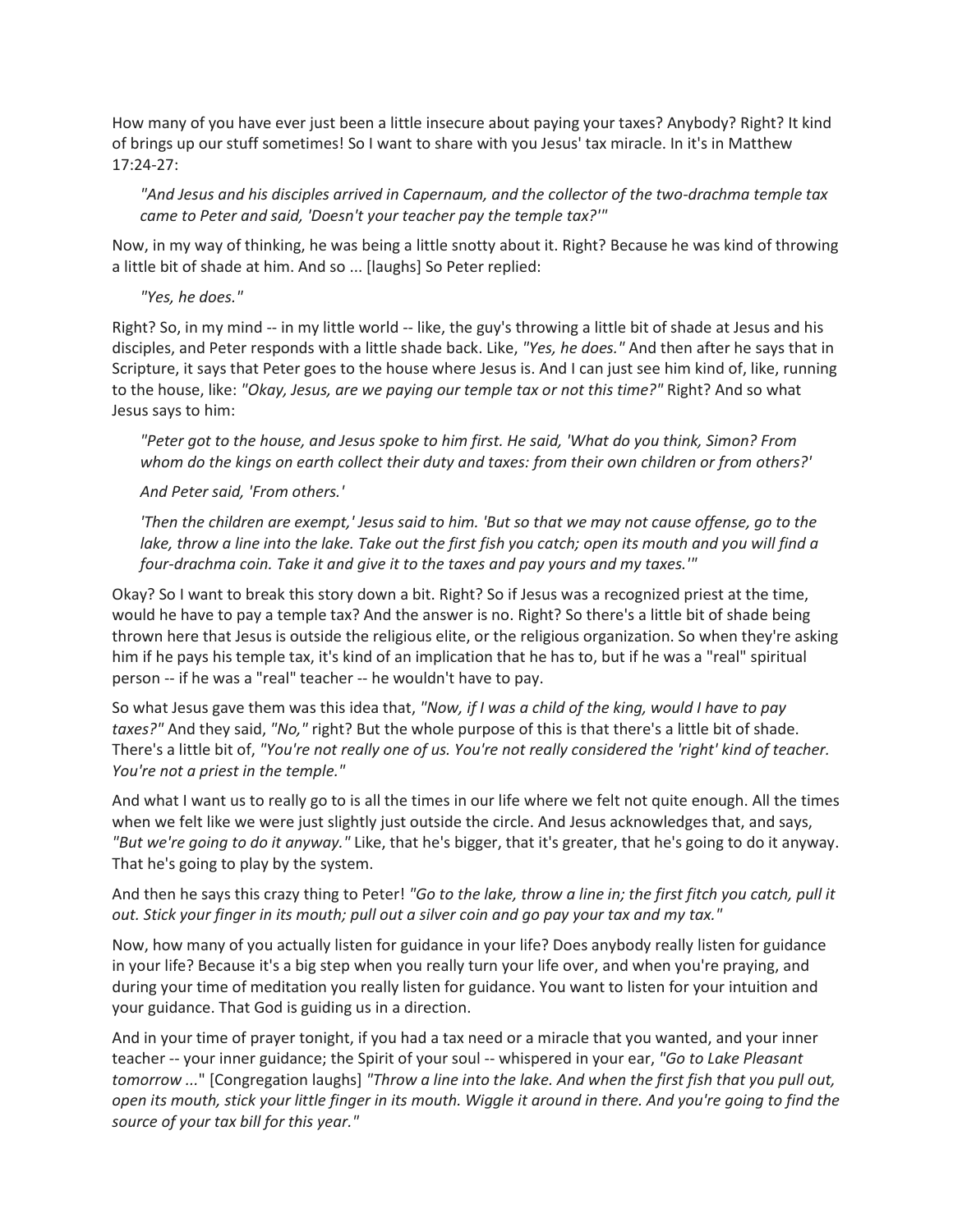How many of you [laughs] would actually get up tomorrow morning and do that? I ... I ... I ... Maybe! Right? But it's a pretty big ... It's a pretty big act of faith to hear Spirit say, *"Go to the lake; throw in a line."*

Because I can imagine some of us saying, *"Okay; Spirit says that if I throw a line in, I'm going to pull out a fish. The fish is going to be able to pay my taxes in full."* How many of you would throw in 50 lines into the lake? [Congregation laughs] Right? Like, if there's a fish in there that could pay all my tax bill, I want it! And I'm working on my faith, so the idea that I could throw in one line; it would be the very first fish. I'd pull it out. And, you know, I'd probably get a big, old big-mouth bass or something. You know, this giant mouth. It would take me all the way down to my elbow. Right?

But most of us would want to throw in 50 lines! We would not quite have the faith to believe that all we needed to do was throw in one line, and believe that one line would be enough.

I want you to see how easy God tries to make it for you to get your miracle. Now there's going to be an act of faith in this. There's going to be a role; there's going to be a responsibility that you're part of the miracle. But it's going to be so much easier than you believe! You just have to be willing to take the steps that are yours to take.

Now, what does the fish mean? What is the spiritual symbolism of the fish?

In psychology, the water represents the depth of the unconscious. The fish are the live material -- the depths of our personality related to fertility or abundance, life-giving powers. Fish represent the unconscious higher-self feelings and motives. And when we throw a line into the deeper awareness, we pull out a greater sense of abundance.

In Jungian psychology, fish are symbols of wealth. Therefore, within the human soul -- what Jung called the "collective unconscious" -- fish have a symbolic significance of harvest, substance and abundance.

And I really want you to open your mind to that! Like, Jesus is teaching us how to live more abundantly in the kingdom of heaven. Like, that there are levels of life that are available to all of us that are greater than we can imagine, but we have to be willing to throw our lines in the lake. We have to be willing to take our faith and put it into action to move this thing forward.

Charles Fillmore, the co-founder of Unity, said*, "Fish represent the idea that there is great possibilities for increase. Jesus used these ideas to represent inexhaustible, everywhere-present abundance."*

And I want you to really get your arms around this. That a miracle in your life is a level of good that is greater than most of us operate from. And that's why it's a miracle, because most of us live in this world of possibilities, and miracles are that level that is actually greater than that.

Thick Nhat Hanh, the Tibetan Vietnamese Buddhist, said this: *"Many people are alive, but they don't touch the miracle of truly being alive."*

St. Augustine said, *"Miracles are not in contradiction to nature. They are only in contradiction to our present understanding of nature."*

And Wayne Dyer: *"You can learn to go way beyond believing to the place of knowing. It is in this realm of your mind that miracles are produced."*

And in Matthew 6:33: *"But seek ye first His kingdom and His righteousness, and everything will be added unto you."`*

And this is where I want to take us, especially from the talk last week. I want to move into this realm of possibilities that Jesus called the kingdom of heaven, where all things are possible. Because, for most of us, our methodology for creating a better life is that we work harder. And if we work harder, we have this belief that everything's going to work out.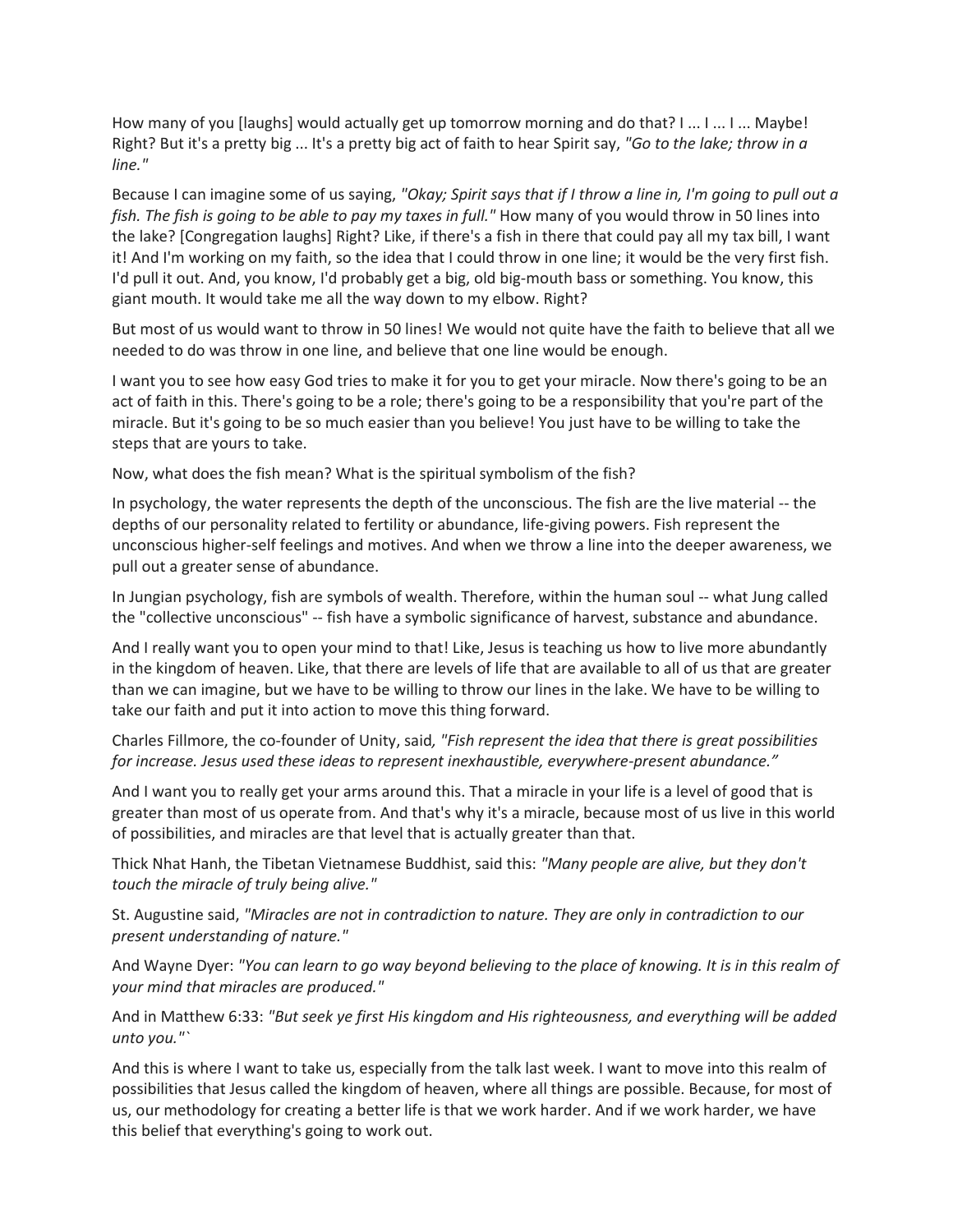And I really want to teach into this spiritual significance of the kingdom of heaven and what that really means in our life. Because when we really lay hold of the idea that we live in an infinite realm of possibilities, everything begins to change.

So let's look at four aspects of a miracle.

And the first aspect that I want you to see: I want you to entertain an idea in the mind of God. What does that mean? I want you to see that you live, move and have your very being in this kingdom -- this experience, this dimension that Jesus called the kingdom of heaven -- where everything is possible. Have many of you have heard that idea that everything is possible? Right?

Now, we have to really integrate into what that means. Imagine right now that whatever you desire - your miracle -- it is possible in the infinite kingdom of God. Right? But you have to actually lay hold of it. You actually have to entertain in your mind's eye something that's greater than you've ever known before. Because a possibility that you don't take hold of is just like a check that you never cash. Yes, it's yours; but you never cash it. Right?

If somebody gave me a million-dollar check, I could walk around and say, *"Technically, I'm a millionaire."* Right? But I'm only really a millionaire if I were to take it to the bank and cash it. They wouldn't give you that much cash nowadays, but it would be fun! Right? To have a million dollars cash! But until you cash the check, you don't really live the promise.

So we have this field of infinite possibilities, and I want you to lay hold of one: one miracle that, in the next few weeks or months, that you'd be open to experiencing. I want you to lay hold of it as a possibility for your life. Just to entertain it as a possibility for your life. That's it. I just want you to entertain it as a possibility for your life. That's the first step. Because if you can't expand to even hold the possibility, it never really shows up in your life. That you have to expand your life to hold the possibility.

Now, the second step is that **I want you to actually discover that idea in you.** So it's not enough that it's possible for somebody, or it's possible in the world. It's not enough that it's possible for other people. You actually have to be able to take that idea and move it into your soul. Into the possibility for you. You have to lay hold of the infinite possibilities of God, and then move it into a reality -- or a possibility -- for you.

It's like sometimes people say, *"Well, I have this goal or this desire, and it's so much bigger than I am."* And if it's so much bigger than you are, you'll never really live into it. Because you have to take the infinite possibilities of God, pick one of them, and then bring it into you.

Now how do we do that? One of the easiest ways to do that is visualizing yourself actually living that possibility. That it's not enough to think that it's possible; it has to be possible for you. You actually have to see yourself fulfilling that desire. So that, out of all the infinite possibilities of God, you lay hold of one; you move it into your soul; and you see yourself actually living that over and over. You see yourself feeling what it would feel like. You can visualize it; you can feel it; you can smell it; you can taste it. You actually have to bring it in to a present possibility for you.

And that's where it really becomes the transformational thing. Because, how many of you have ever wanted something? And you want something, you want something and you want something ... but you don't really see yourself in it. You don't really see yourself or it happening in your life. That, when you lay hold of it, then you have to take it and bring it into your core: into your essence, into your experience. And then it actually starts to become real. You actually then begin to surround it in spiritual energy, and it begins to manifest in your life.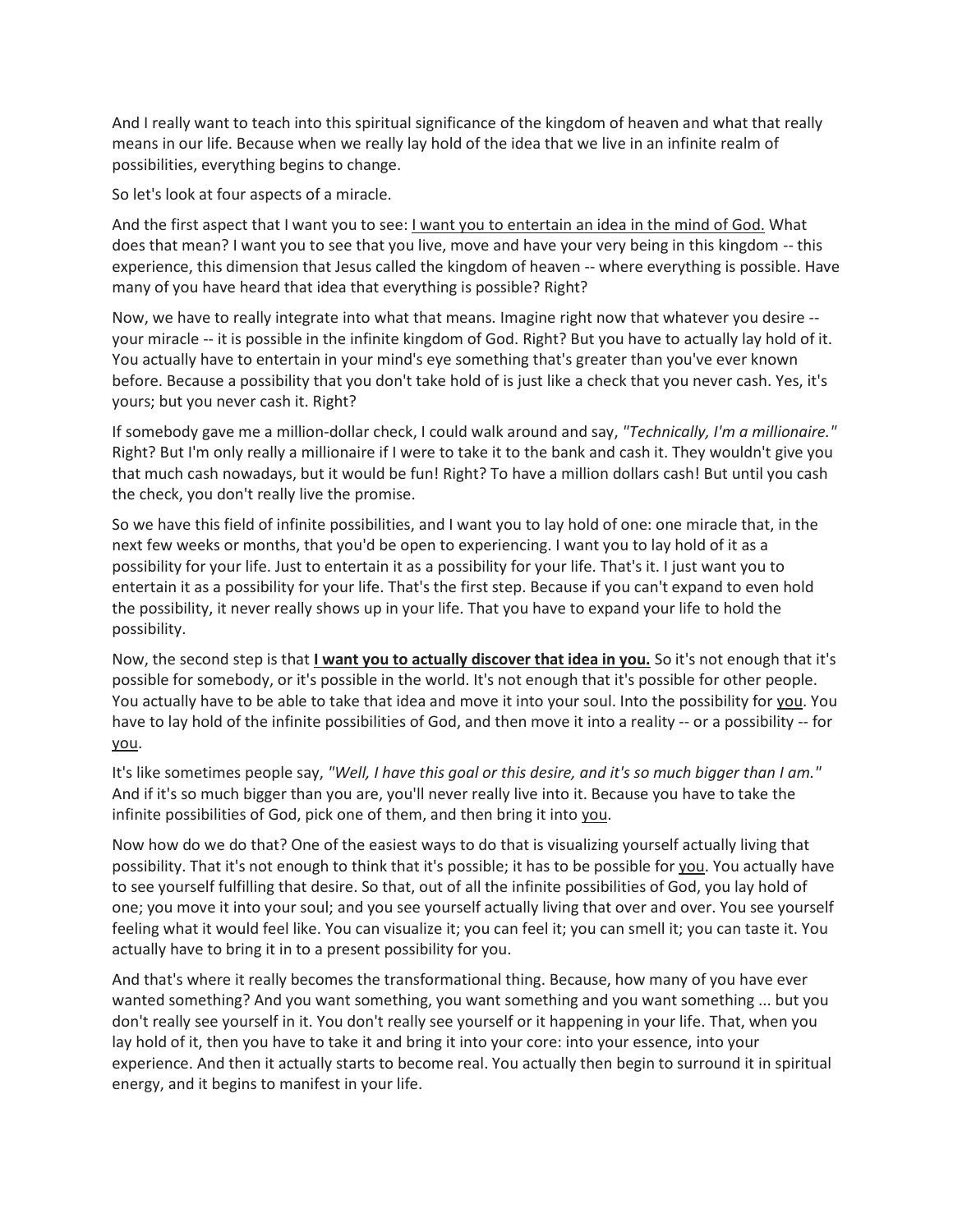So the first one is you have to see it in the mind of God. You have to see it as a possibility. The second aspect of the process is that, when you take it from an abstract and you actually bring it in to a tangible possibility where you can see yourself doing it.

Then the third. How many of you have heard that **you have to ask for what you want**? Right? That is 100% true! You have to ask. Jesus said over 30 times, *"Ask, ask, ask, ask, ask, ask."*

But we are not asking for the thing; we're asking for the way. Do you see the difference? That most of us were taught to pray to a God outside of us, and ask It to drop good stuff into our lap. That's not really what he taught. What he taught was that, when you lay hold of anything -- no matter how big, no matter how great -- and you bring it into your life, what you pray about is the way: the steps that you need to take today to bring that into a reality.

So you don't pray for the thing; you pray for the way. You pray for the process. You pray for the wisdom. You pray for the guides. You pray for the understanding. You pray for the inner transformation. But you're not praying for the thing! Because if you're praying for the thing, you actually still think the thing is outside of you! You're actually not living from faith.

When you actually bring the thing into you, you actually know that's done. So then your prayer, every day, is, *"God, what do I need to do today to manifest this into my life?"* Because it's already done! You've already taken it out of the infinite possibilities of God. You've already brought it into your experience. And then today it's like, *"What are the one or two things I need to do today to make this a reality? To bring this into an experience of my life?"*

See, and when we go back to the story of the taxes, that's what Jesus gave Peter. He gave him the way. Like, he asked, *"How are we going to pay our taxes?"* And Jesus gave him the way. And he had the faith to actually go do it!

That, whatever you desire -- whatever miracle you seek out of the infinite possibilities of God -- lay hold of it! Claim it! Call it as yours! And then see yourself living it. And then, every day, say to Spirit, *"What are the one or two things I need to do today to make this a reality?"*

What I promise you is that God is not going to give you 50 things to do. If you're doing 50 things toward your miracle, you're not standing in faith. You're not believing that every day it's one or two things. It's call this person, or go write a thank you note, or forgive this situation. It's one or two things that you need to do every day to move your miracle into a reality -- that is building your faith that you can live a life that great. But it will never be more than two or three. Even if you haven't done anything for a week, God's only going to give you one thing every day, or two things every day to move your miracle forward. And, as you do those two or three or one or two things every day, you are building your faith. Because your every action that you take -- when you pick up the phone and you call this person, or when you open up this thing, or you forgive this. As you're doing those little steps every day, it is building your commitment. It is building your faith that that is being done for you.

## *"My miracle is already done."*

Will you say that with me? [With congregation]: *"My miracle is already done."*

My miracle is already done, and I take this action today -- this action in faith -- as a way of affirming that I believe that my miracle is already done. Because if you don't believe your miracle's done or can be done, you don't take any action. It's just a wish. It's a hope. It's a dream. It's not real. When you know that your miracle is real, every day you take tangible steps to make that dream a reality.

Alright. That's three.